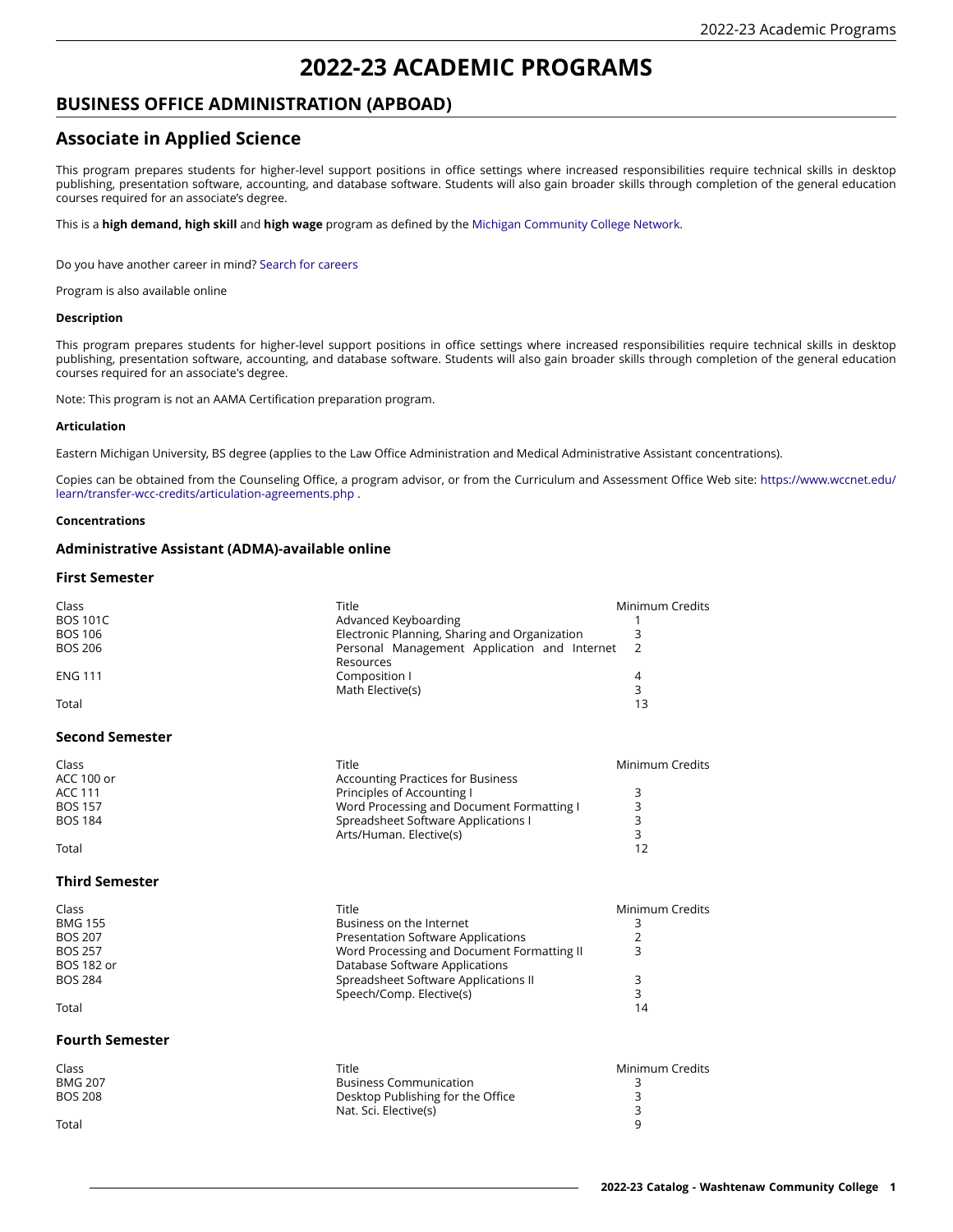## **Fifth Semester**

| Class          | Title                   | Minimum Credits |
|----------------|-------------------------|-----------------|
| <b>ACC 131</b> | QuickBooks Software     |                 |
| <b>BOS 230</b> | Electronic Forms Design |                 |
| BOS 250        | Office Administration   |                 |
|                | Soc. Sci. Elective(s)   |                 |
| Total          |                         |                 |

#### **Total Credits Required: 61**

## **Law Office Administration (LAWA)-available online**

## **First Semester**

| Class           | Title                                         | Minimum Credits |
|-----------------|-----------------------------------------------|-----------------|
| <b>BOS 101C</b> | Advanced Keyboarding                          |                 |
| <b>BOS 106</b>  | Electronic Planning, Sharing and Organization |                 |
| <b>BOS 206</b>  | Personal Management Application and Internet  |                 |
|                 | Resources                                     |                 |
|                 | Math Elective(s)                              | 3               |
| <b>ENG 111</b>  | Composition I                                 | 4               |
| Total           |                                               | 13              |

#### **Second Semester**

| Class   | Title                                     | Minimum Credits |
|---------|-------------------------------------------|-----------------|
| ACC 111 | Principles of Accounting I                |                 |
| BOS 157 | Word Processing and Document Formatting I |                 |
| BOS 184 | Spreadsheet Software Applications I       |                 |
|         | Arts/Human, Elective(s)                   |                 |

Total 12

## **Third Semester**

| Class          | Title                                               | Minimum Credits |
|----------------|-----------------------------------------------------|-----------------|
| CIT 130        | Introduction to Paralegal Studies                   |                 |
| <b>BOS 207</b> | Presentation Software Applications                  |                 |
|                | Elective(s) Select one: BOS 182, BOS 257 or BOS 284 |                 |
|                | Speech/Comp. Elective(s)                            |                 |
| Total          |                                                     |                 |

## **Fourth Semester**

| Class          | Title                                             | Minimum Credits |
|----------------|---------------------------------------------------|-----------------|
| <b>BMG 111</b> | Business Law l                                    |                 |
| BMG 155        | Business on the Internet                          |                 |
|                | Select a second course: BOS 182, BOS 257 or BOS 3 |                 |
|                | 284                                               |                 |
|                | Nat. Sci. Elective(s)                             |                 |

Total 12

## **Fifth Semester**

| Class          | Title                         | Minimum Credits |
|----------------|-------------------------------|-----------------|
| <b>BMG 207</b> | <b>Business Communication</b> |                 |
| <b>BOS 250</b> | Office Administration         | 4               |
| CIT 156        | Everyday Law                  | 4               |
|                | Soc. Sci. Elective(s)         |                 |
| Total          |                               | 14              |

## **Total Credits Required: 62**

## **Medical Administrative Assistant (MEDA)**

## **First Semester**

| Class           | Title                                         | Minimum Credits |
|-----------------|-----------------------------------------------|-----------------|
| <b>BOS 101C</b> | Advanced Keyboarding                          |                 |
| BOS 106         | Electronic Planning, Sharing and Organization |                 |
| <b>BOS 206</b>  | Personal Management Application and Internet  |                 |
|                 | Resources                                     |                 |
|                 | Math Elective(s)                              |                 |
| <b>ENG 111</b>  | Composition I                                 | 4               |
| Total           |                                               | 13              |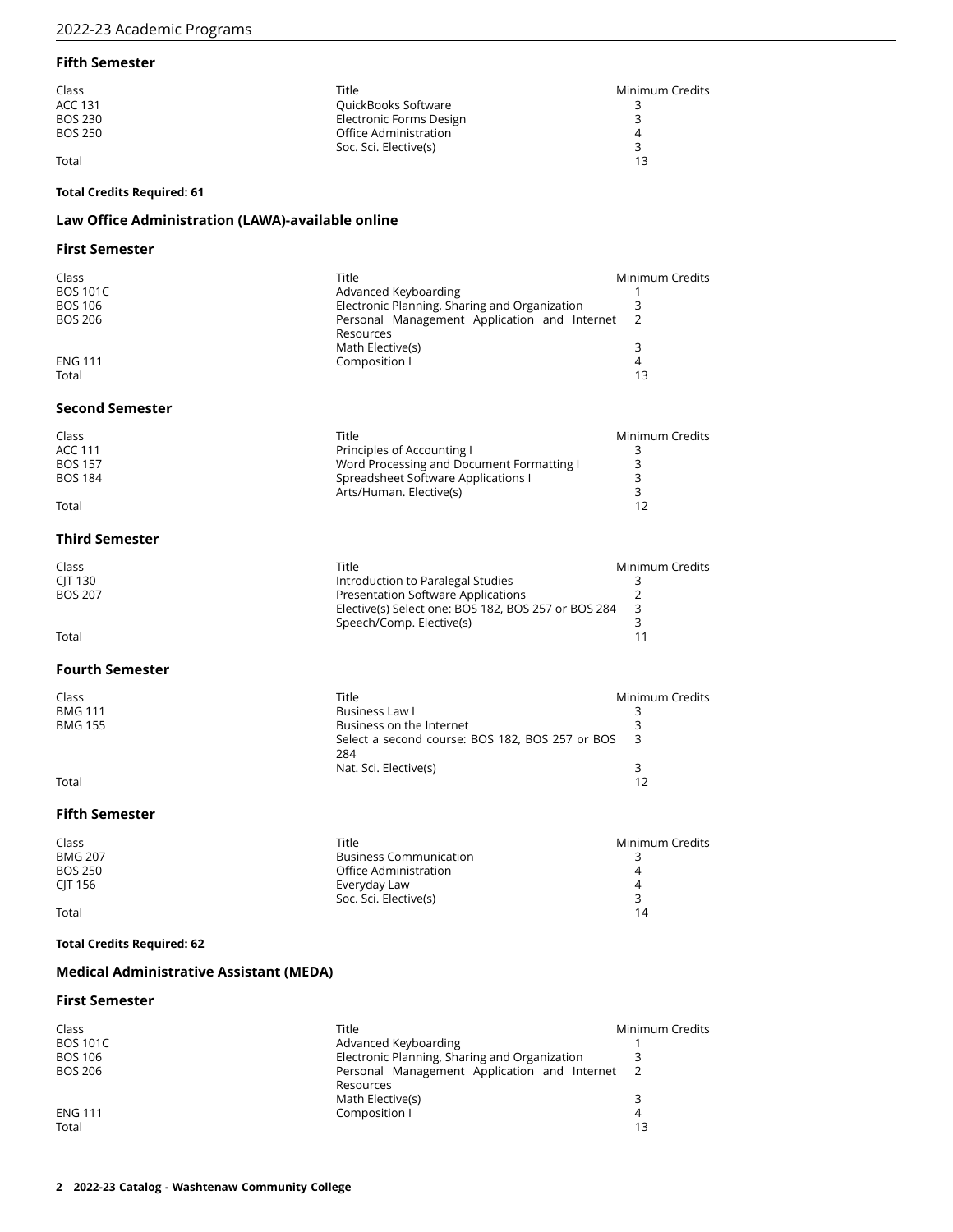## **Second Semester**

| Class          | Title                                         | Minimum Credits |
|----------------|-----------------------------------------------|-----------------|
| <b>BOS 157</b> | Word Processing and Document Formatting I     |                 |
| <b>BOS 184</b> | Spreadsheet Software Applications I           |                 |
| <b>HSC 124</b> | Medical Terminology                           |                 |
| BIO 109 or     | Essentials of Human Anatomy and Physiology    |                 |
| <b>BIO 111</b> | Anatomy and Physiology - Normal Structure and | -4              |
|                | <b>Function</b>                               |                 |
| Total          |                                               | 13              |

## **Third Semester**

| Class          | Title                                      | Minimum Credits |
|----------------|--------------------------------------------|-----------------|
| <b>BOS 207</b> | Presentation Software Applications         |                 |
| <b>BOS 257</b> | Word Processing and Document Formatting II |                 |
| MBC 223        | Medical Office Procedures                  |                 |
|                | Speech/Comp. Elective(s)                   |                 |

#### Total 11

## **Fourth Semester**

| Class   | Title                               | Minimum Credits |
|---------|-------------------------------------|-----------------|
|         | Arts/Human. Elective(s)             |                 |
| BMG 155 | Business on the Internet            |                 |
| BMG 207 | <b>Business Communication</b>       |                 |
| MBC 224 | Medical Insurance and Reimbursement |                 |
| Total   |                                     |                 |

#### **Fifth Semester**

| Class             | Title                                   | Minimum Credits |
|-------------------|-----------------------------------------|-----------------|
| <b>BOS 182 or</b> | Database Software Applications          |                 |
| <b>BOS 284</b>    | Spreadsheet Software Applications II    |                 |
| <b>HSC 131</b>    | CPR/AED and First Aid                   |                 |
| <b>PHL 244</b>    | Ethical and Legal Issues in Health Care |                 |
|                   | Soc. Sci. Elective(s)                   |                 |
| Total             |                                         | 10              |

## **Total Credits Required: 60**

## **Office Management (OFMG)**

## **First Semester**

| Class           | Title                                         | Minimum Credits |
|-----------------|-----------------------------------------------|-----------------|
| <b>BOS 101C</b> | Advanced Keyboarding                          |                 |
| BOS 106         | Electronic Planning, Sharing and Organization |                 |
| BOS 206         | Personal Management Application and Internet  |                 |
|                 | Resources                                     |                 |
|                 | Math Elective(s)                              |                 |
| <b>ENG 111</b>  | Composition I                                 |                 |
|                 |                                               |                 |

Total 13

#### **Second Semester**

| Class   | Title                                     | Minimum Credits |
|---------|-------------------------------------------|-----------------|
| ACC 100 | <b>Accounting Practices for Business</b>  |                 |
| BOS 157 | Word Processing and Document Formatting I |                 |
| BOS 184 | Spreadsheet Software Applications I       |                 |
|         | Arts/Human. Elective(s)                   |                 |
| Total   |                                           |                 |

## **Third Semester**

| Class          | Title                                      | Minimum Credits |
|----------------|--------------------------------------------|-----------------|
| ACC 110        | Payroll Accounting                         |                 |
| BMG 155        | Business on the Internet                   |                 |
| BOS 207        | <b>Presentation Software Applications</b>  |                 |
| <b>BOS 257</b> | Word Processing and Document Formatting II |                 |
|                | Speech/Comp. Elective(s)                   |                 |
| Total          |                                            | 13              |

#### **Fourth Semester**

| Class          | <b>Title</b>                  | Minimum Credits |
|----------------|-------------------------------|-----------------|
| <b>BMG 207</b> | <b>Business Communication</b> |                 |
|                |                               |                 |